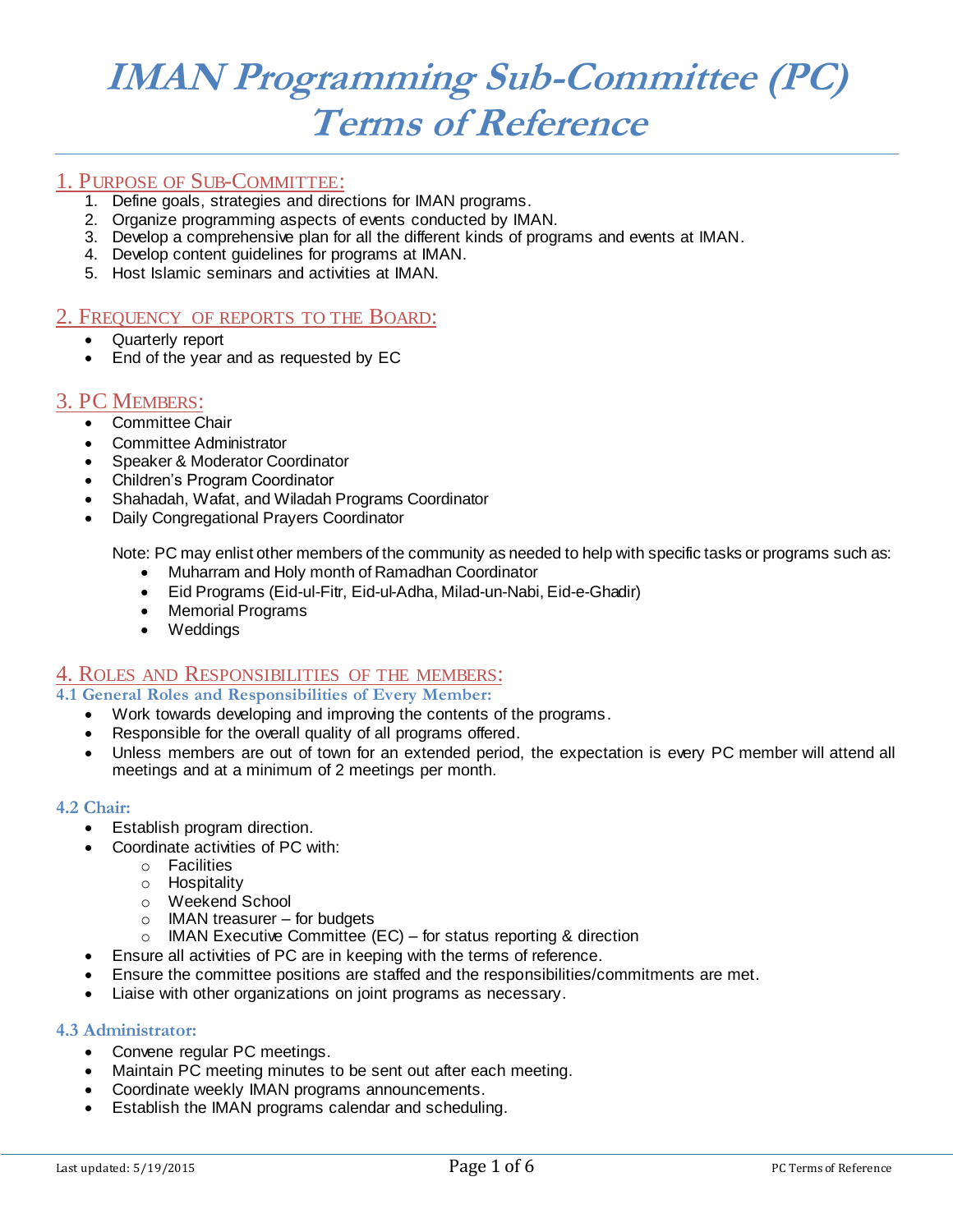# **4.4 Speaker & Moderator Coordinator:**

- Ensure there is a speaker for every program at IMAN.
- Creating a pool of speakers within & outside of IMAN Community.
- Provide speaker coaching, training and development when required.
- Provide speaker guidelines and the themes to the speaker.
- Obtain speaker biography for program announcement.
- Review speaker presentation.

# **4.5 Muharram, Ramadan, Eid Program Coordinator:**

- Establish program schedules for the extended commemorations.
- Plan in advance for recruiting main speakers and other presenters (reciters of Quran, Dua, Nawha, …)
- Coordinate with the facilities & hospitality sub-committee on program schedule, logistics, and meal arrangements.

## **4.6 Daily Congregational Prayers Coordinator:**

- Establish prayer times.
- Ensure the primary and backup person for opening/closing the center are appointed.
- Coordinate with IMAN EC on appointing prayer leader(s).

#### **4.7 Shahadah, Wafat, and Wiladah Programs Coordinator:**

- Ensure observance of the commemorations per World Federations (WF) calendar.
- Provide the speaker with appropriate background material.
- The commemorations will occur on the day of the event as per WF calendar. There will also be a reflection on the commemoration on the Friday prior to the commemoration. When there is more than one commemoration per week, only one of them will be included in the reflection on the preceding Friday, and this is selected by PC.
- Exceptions are Miladun Nabi, Eid Mubahilah, and Eid Ghadeer, which shall be observed on the closest Friday unless there is another special commemoration planned (e.g. joint programs with other communities).
- When observing on a Friday, the one or both of the speakers should tie their commemoration remarks to the theme of the month.

# 5. SPEAKER AND MODERATOR GUIDELINES:

## **5.1 Speaker Goals and Guidelines:**

IMAN's Friday program is the center point of our community. It serves to bring us together and help us all hold tightly to the rope of Allah and never let go. We are coming together to become better people and better servants of God.

Every Friday program consists of Quran, du'as, the reflection of the week, and the primary part of the program which is the keynote speaker for the evening. The role of the speaker is to educate and uplift the community in Islamic values and issues. The speaker has a responsibility to the community to give a strong and clear lecture that fulfills these goals.

In order to fulfill the above, PC has developed a set of criteria to be followed as a minimum when selecting a speaker.

## *Criteria for choosing a speaker:*

- 1. Public speaker without documented controversy.
- 2. Speaker should not be disrespectful of the school of Ahlul Bayt.
- 3. Comfortable addressing a gathering of at least 50 people.
- 4. One or more of below:
	- a. Member of IMAN organization who had engaged in activities at IMAN and showed interest in speaking.
	- b. Recognized members of known Islamic congregations where they have addressed congregations.
	- c. Recognized professionals that can bring useful knowledge to the community.
- 5. Provides the topic to PC in advance and is open to discuss the details of the speech with PC prior to addressing IMAN congregation, if requested.
- 6. The speaker honorarium is within IMAN budgetary guidelines or as approved by IMAN EC.

## **5.2 Moderator's responsibilities:**

- Select a reciter and verses of the Holy Quran to be recited. If possible verses that are relevant to the theme of the month should be selected.
- Work with Speaker Coordinator to gather speaker bio and description of the speech for program announcement.
- Welcome audience and introduce the theme of the month.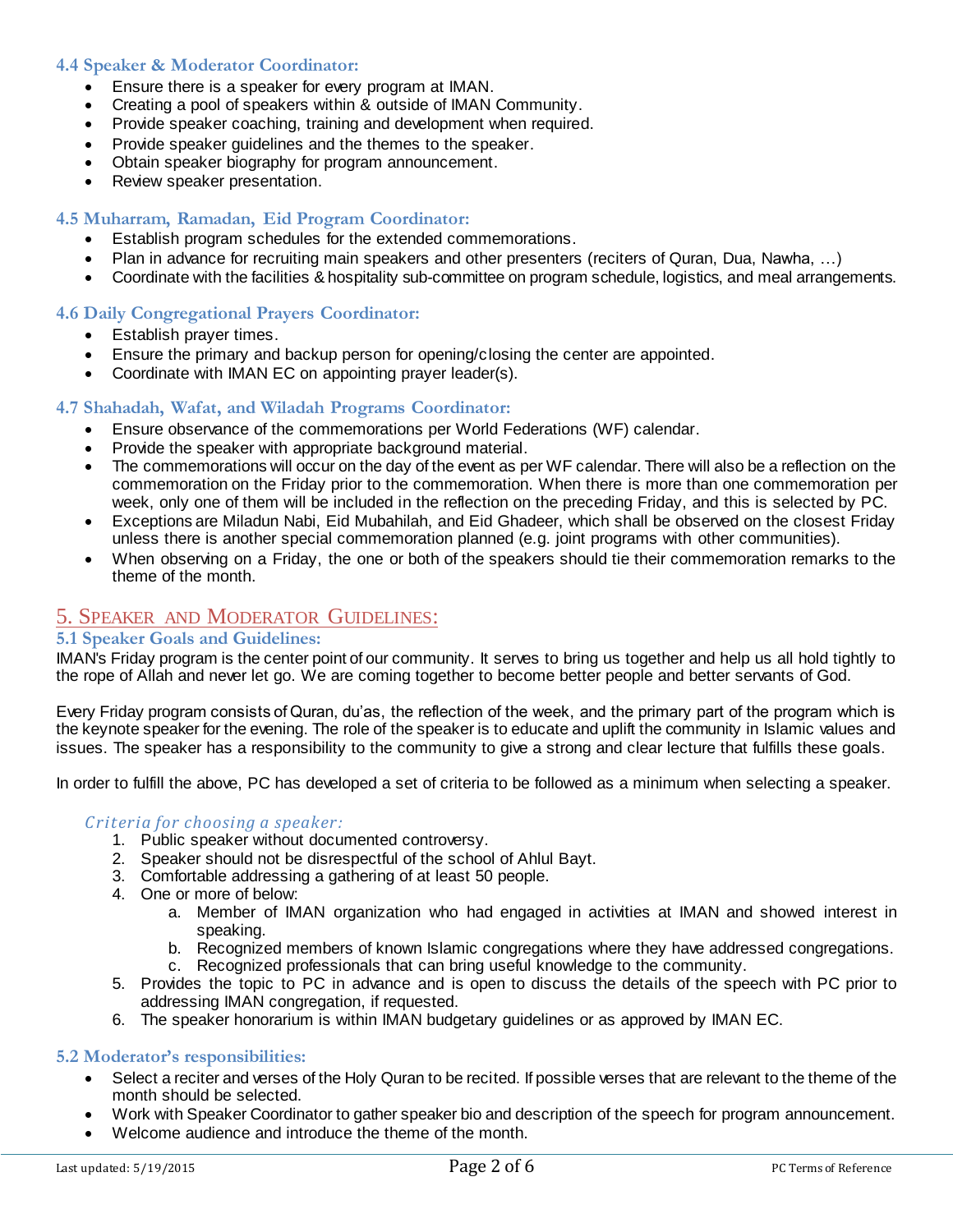- Introduce speaker(s) of the event.
- Moderate community discussions and Q/A.
- Provide program conclusion remarks.
- Ensure the program is executed as planned and without any unauthorized interruptions.

#### **5.3 Reflection of the Week Presenter:**

- Should be well connected with the community and the current news events.
- Should have wide-ranging Islamic knowledge.
- Topics for reflection of the week can be theme of the month and/or an Islamic event.
- On the weeks prior to any Shahadah, Wafat, Wiladah commemorations, the reflection should be entirely or partly about the commemoration. If there is more than one commemoration in that week, the presenter is expected to reflect on the one(s) that will be selected by PC.

#### **5.4 Weekly Program Coordinators:**

- The coordinator for each program is responsible to make sure the facility is open at the right time and closes after the program.
- If any equipment is needed, the coordinator should inform subcommittee chair ahead of time.
- Program development manager will collect feedback information about different programs to assess their performance on a need basis.

# 6. SPECIAL EVENT(S) PLANNING:

- Any special events such as an all day workshop or fundraiser should be planned ahead of time so that there is enough time to discuss the purpose of the event, the title and the nature of lectures or presentations. This will also allow enough time for advertisement of the event for maximum member participation.
- The invited guest's background and his/her speech must be in line with the overall educational policies and goals of PC.
- The outline of the speech must be provided in advance, and after approval, it will be posted on the IMAN website.
- The planning of the event should be coordinated with the Hospitality and Facilities sub-committees, so that there is ample time to plan and coordinate volunteers and logistics such as opening/closing of the facility and any refreshments, if needed, for the planned event.
- When inviting special guest speakers, we should be able to state why we are inviting the specific guest and what are we going to learn from him/her in person that we would not learn otherwise.

## 7. FREQUENCY OF ANNOUNCING PROGRAMS:

The details of the weekly programs, along with the names of the speakers and the title of their speeches shall be posted on the web site and in the weekly email announcement. Additionally, for outside speakers and those who are not well known to our community, the speaker's biography shall be included in the announcement to better introduce them to the community.

## 8. PROGRAMS:

- a. Daily Evening Prayers
- b. Tuesday Dua-e-Tawassul
- c. Thursday Evening Program
- d. Friday Noon Prayer
- e. Friday Evening Program
- f. Sunday Fajr Prayer
- g. Sunday Dhuhr Prayer
- h. Muharram, Ashura & Arbaeen Programs
- i. Holy month of Ramadhan
- j. Eid-ul-Fitr and Eid-ul-Adha
- k. Encompasses religious programs: Commemorating Wiladat, Wafat and Shahadat during the Islamic Calendar (according to the World Federation Calendar)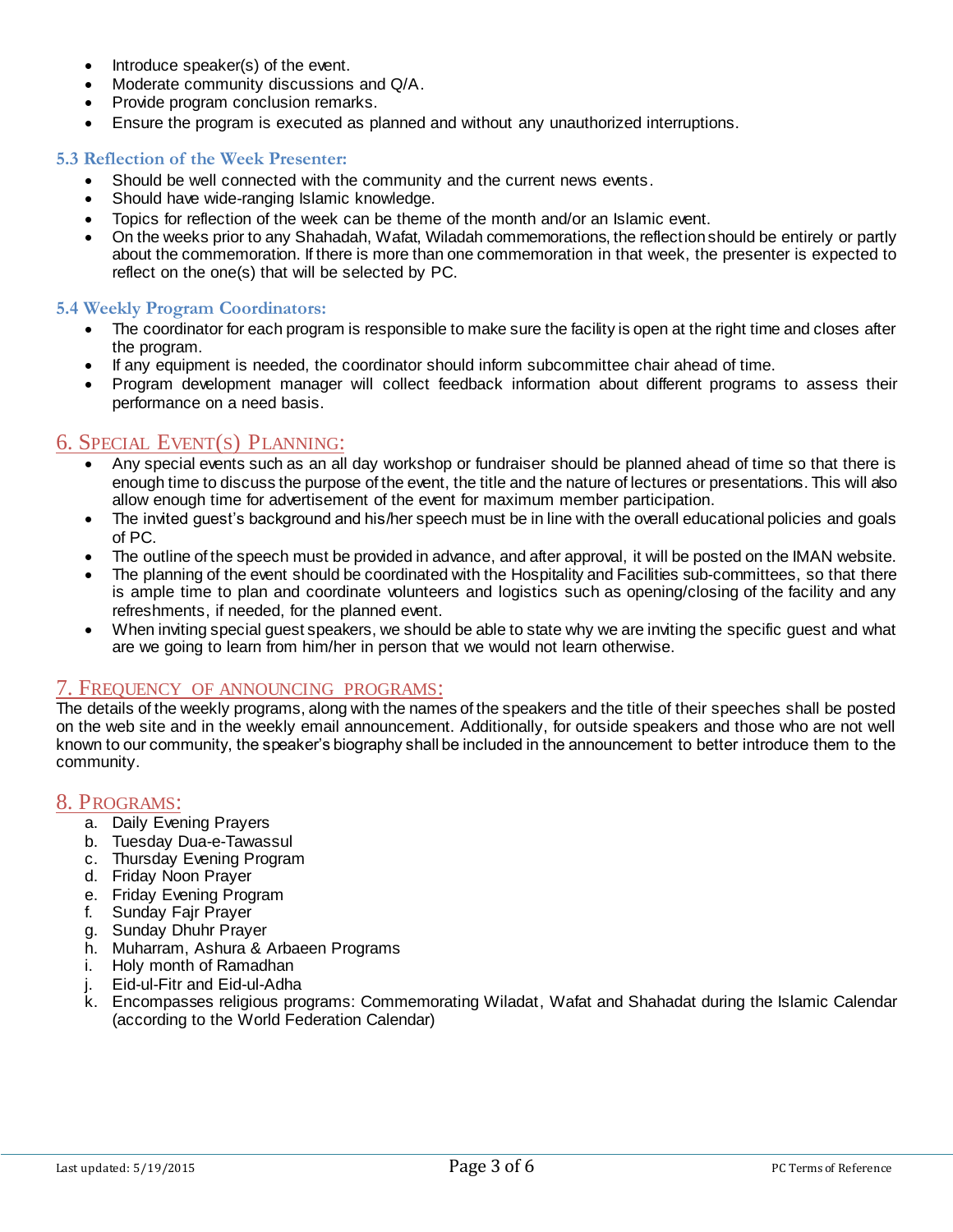# 9. PROGRAM DETAILS:

Prayers are the core of IMAN programs. The guideline below should be followed to determine the time for adhan and congregational prayers at IMAN:

1. IMAN Adhan Time

a. Adhan will made at the actual time of prayer when there are other programs in the in the center except for Sundays when it will be at the 12:30 PM PST or 1:30 PM PDT depending on the time of the year.

b. Adhan will be at the 15 minute mark when there is no program at the center except for Sundays when either at 12:30 PM PST or 1:30 PM PDT depending on the time of the year.

2. IMAN Jamaat Prayer Time:

a. Jamaat prayer will always start at the 15 minute mark of the actual time for prayer after the time of the prayer.

- 3. Jumua'ah
	- a. Adhan at the 15th minute mark for Dhuhr
	- b. Khutbah to follow immediately after Adhan
- 4. IMAN Eid Prayers
	- a. 9:30 AM Dua Nudbah
	- b. 10:00 AM Takbiraat
	- c. 10:10 AM Prayer
	- d. 10:30 AM Eid Khutbah

#### 9.1 DAILY DHUHR/ASR AND MAGHRIB/ISHA PRAYERS:

*Nature of Program:* Congregational Prayers *Frequency of the program:* Daily

#### 9.2 THURSDAY EVENING PROGRAM:

*Nature of Program*: C, S *Frequency of the program*: Once a week

(**C**) The classical part consists of Du'a-e-Kumayl and Ziyarat-e-Waritha

(**S**) The Semi-classical part is a short lecture, provided that a presenter is available. Some standard topics could be:

- Presentation about the beginning of an Islamic month
- Lecture on 14 masumeen.
- Discussion on the meaning of Du'a Kumayl. For example take a paragraph from the Du'a and explain the meaning (more like a tafseer) and show the Quranic roots of it.
- Discussion on the concept of Du'a in Islam, its relevance, importance, etc .
- Discussion about Imam Ali( AS) and Nahjul Balaqah

These lectures should be about 20 to 30 minutes max.

#### 9.3 Friday Noon Program:

# *Nature of program*: C, S

*Frequency of the program*: Once a week

(**C**) The classical part is Juma prayer

(**S**) The Semi-classical part is the lecture which should be for about 20 min.

The lecture part should encompass Theme of the month and follow a format. Lecture should not be on random topics. Examples are:

- Choose a topic such as Akhlak and determine the number of khutbahs needed to cover the topic, so the schedule can be put on the web site in advance.
- Choose a series of topics and present them in multiple sessions such as life and teachings of an Imam during a month
- Talk about specific topics, example would be Meraj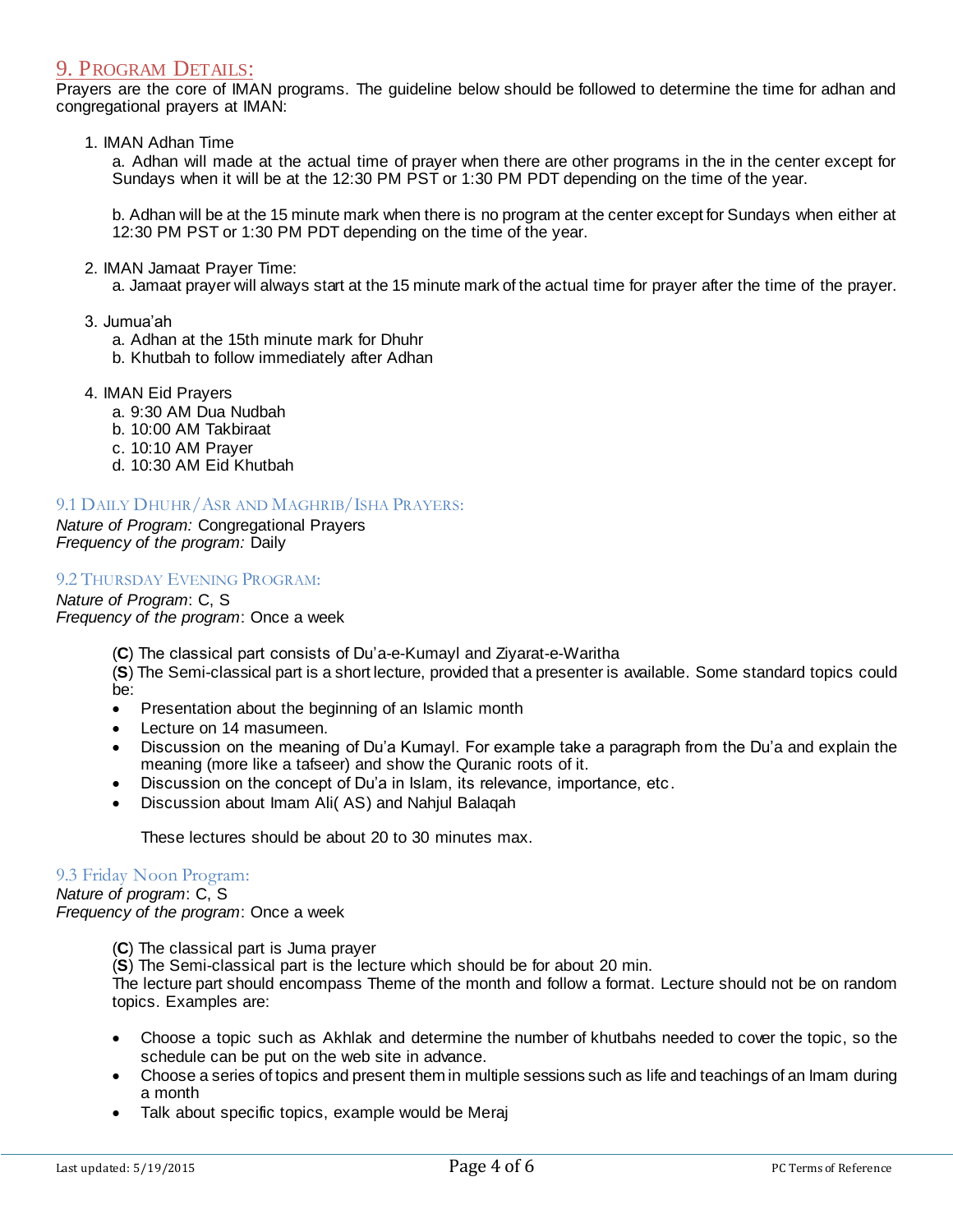The point is we would like to see consistency, building knowledge base and relevancy.

#### 9.4 FRIDAY EVENING PROGRAM:

#### *Nature of program*: C, S

*Frequency of the program*: Once a week

- (**C**) The classical part is a relevant Du'a(s)
- (**S**) The Semi-classical parts are the:
	- Reflection of the Week, which should be about 5-10 mins long.
	- Lecture, which should be about 20-30 mins long.

During the regularly planned events and on once a month basis, the speakers are:

- IMAN's Spiritual leader
- An IMAN Board member
- An outside speaker, either out of town or a local speaker

#### *9.4.1 Lecture Requi rements*

Below we have listed the 3 sets of requirements that each lecture must have, must not have, and is suggested to have.

## *Must have:*

- 1. Clarity in message
- 2. Strong presentation
- 3. Spiritually uplifting + direction / connect with Allah
- 4. Increase religious knowledge
- 5. Connection with current events
- 6. Connect with Audience
- 7. Encourage individual development
- 8. Encourage community development
- 9. Clear take-aways

#### *Suggested to have:*

1. Connect lecture to religious holidays/commemorations of that week.

#### *Must NOT have:*

- 1. Disrespect any gender, culture, ethnicity
- 2. Go over allotted time.
- 3. Misrepresent any hadith/Quran
- 4. Misrepresent any madhab (shia or sunni)
- 5. Partisan politics

#### 9.4.2 Materials to Submit to Program Committee

Three days in advance of the lecture, the speaker should send out the following materials to the Program Committee emai[l imanprograms@yahoogroups.com](mailto:imanprograms@yahoogroups.com), unless otherwise stated.

- 1. Speaker Bio
- 2. Outline of lecture

In addition to the above, PC may also require the speaker to provide the details of the lecture in advance.

# 10. CRITERIA FOR HOLY MONTH OF RAMADHAN PROGRAMS:

- The Ramadhan speaker must possess the qualities that are described under speaker guidelines in section 5.1.
- On the nights of Zarbat, we should have traditional programs.
- During the month, the presentations should put emphasis on the spiritual message of Ramadhan, the character and the teachings of Imam Ali (AS) and the history of events.
- The lecture parts of the programs during Ramadhan should cover materials on and about Holy Qu'ran as much as possible.
- A list should be provided ahead of time for people who want to recite different du'as, marthia, etc.

#### 10.1 CRITERIA FOR AN OUT OF TOWN SPEAKER FOR SPECIAL EVENTS SUCH AS HOLY MONTH OF RAMADHAN AND MUHARRAM: